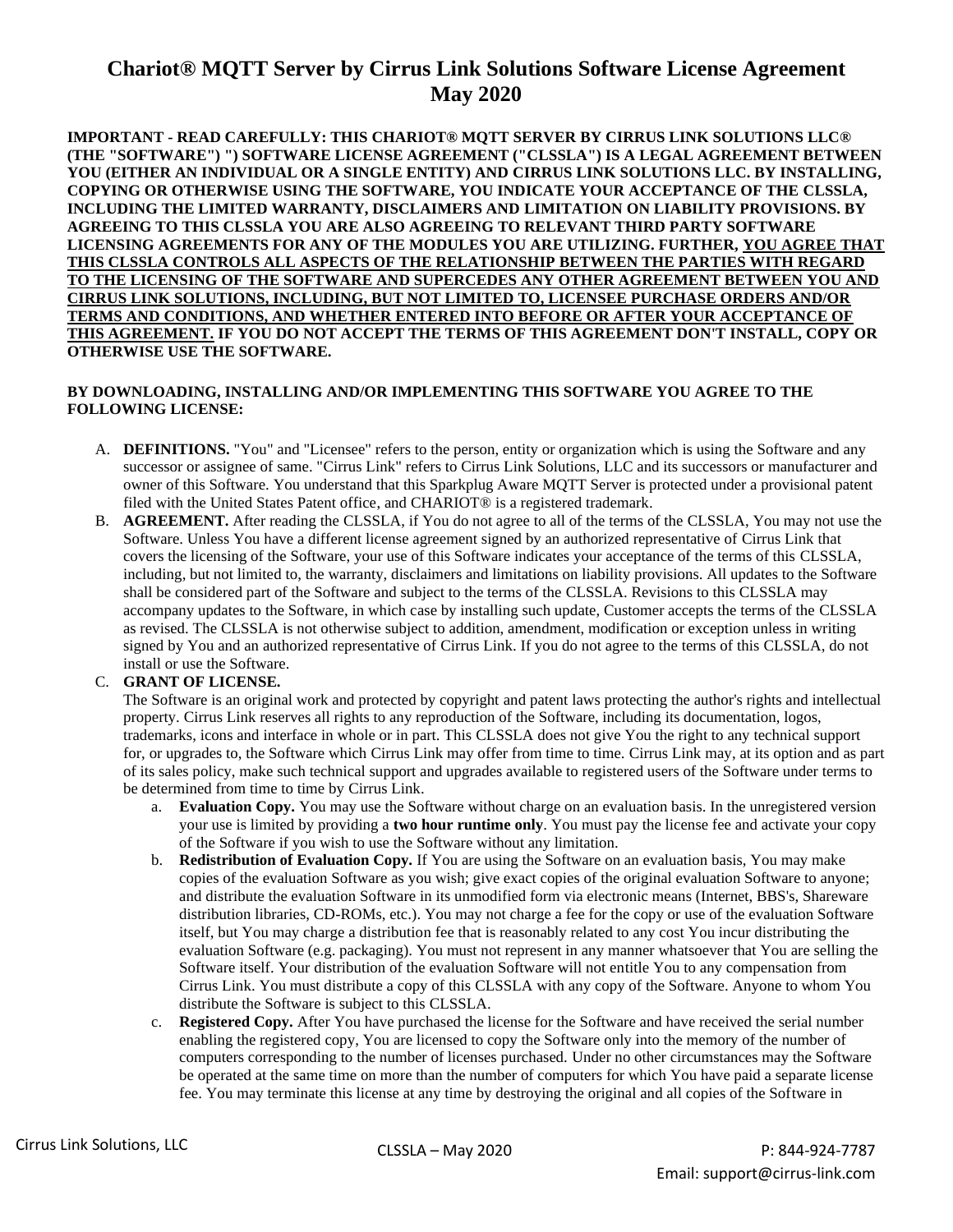whatever form you maintained it in. You may permanently transfer all of your rights under this CLSSLA provided You transfer all copies of the Software (including copies of all prior versions if the Software is an upgrade) and retain none, and the recipient agrees to the terms of this CLSSLA.

- d. **Virtual Machines.** If you plan to run the Software in multiple virtual computers or virtual servers, a license is required for each instance of the virtual computer or server where the Software will be installed. If you plan to install the Software in the host operating system of the computer where the virtual machines are running, a license will also be required for the host operating system.
- e. **RESTRICTIONS.** You may not reverse engineer, de-compile or disassemble the Software, except and only to the extent that such activity is expressly permitted by applicable law notwithstanding this limitation. You may not rent, lease or lend the Software. You may not publish or publicly distribute any serial numbers, access codes, unlock-codes, passwords, or other end-user-specific registration information that would allow a third party to activate the Software without a valid license.
- D. **OWNERSHIP OF SOFTWARE.** The Software is protected by the laws of the United States and other countries, and through international treaty provisions. You may not remove any copyright notices from the Software. Cirrus Link may make changes to the Software at any time without notice, but is not obligated to support or update the Software. Except as otherwise expressly provided in this CLSSLA, Cirrus Link grants no express or implied right under Cirrus Link patents, copyrights, trademarks or other intellectual property rights.
- E. **PROHIBITIONS.** Ownership of all copies of the Software remains with Cirrus Link. You are not obtaining ownership of the Software or any intellectual property rights related to it by licensing the Software. You may not sublicense, rent, lease, convey, translate, decompile or disassemble the Software for any purpose. Permission must be obtained before mirroring or redistributing the evaluation copies of the Software. You may not convert this Software or its parts to a different computer language or environment, either manually, or using an automated conversion tool, such that this Software or any modification thereof will run under any language, software, or program other than implemented by Cirrus Link. You agree that any modifications made to this Software belong to Cirrus Link and are permitted for your exclusive use during the period of this CLSSLA, and may not be transferred, sold or licensed to another entity.
- F. **WARRANTY.** Cirrus Link warrants that it is the owner of the Software or has the right to grant the license (including the third party software licenses as more specifically provided under section 2 below) described in this CLSSLA without violating the rights of any third party.
- G. **DISCLAIMER.** THE SOFTWARE IS PROVIDED ON AN "AS IS" BASIS, WITHOUT WARRANTIES OF ANY KIND, INCLUDING, WITHOUT LIMITATION, THE WARRANTIES OF: (a) MERCHANTABILITY; (b) FITNESS FOR A PARTICULAR PURPOSE; AND (c) NONINFRINGEMENT. YOU ASSUME THE ENTIRE RISK AS TO THE QUALITY AND PERFORMANCE OF THE SOFTWARE. SHOULD THE SOFTWARE PROVE DEFECTIVE, YOU ASSUME THE ENTIRE RISK OR COST ASSOCIATED WITH SUCH DEFECT AND ANY SERVICE AND REPAIR.
- H. **LIMITATION OF LIABILITY.** NEITHER CIRRUS LINK NOR ANYONE INVOLVED IN THE PRODUCTION OR DELIVERY OF THIS SOFTWARE SHALL BE LIABLE FOR ANY INDIRECT, CONSEQUENTIAL OR INCIDENTAL DAMAGES ARISING OUT OF THE USE OR INABILITY TO USE SUCH SOFTWARE EVEN IF CIRRUS LINK HAS BEEN ADVISED OF THE POSSIBILITY OF SUCH DAMAGES OR CLAIMS. IN NO EVENT SHALL CIRRUS LINK LIABILITY FOR ANY DAMAGES EXCEED THE PRICE PAID FOR THE LICENSE TO USE THE SOFTWARE, REGARDLESS OF THE FORM OF CLAIM. THE PERSON USING THE SOFTWARE BEARS ALL RISK AS TO THE QUALITY AND PERFORMANCE OF THE SOFTWARE.
- I. **EXPORT RESTRICTIONS.** All Software and technical data delivered under this Agreement are subject to US export control laws and may be subject to export or import regulations in other countries. You agree to comply strictly with all such laws and regulations and acknowledge that you have the responsibility to obtain such licenses to export, re-export, or import as may be required after delivery to you. These laws include restrictions on destinations, end users and end use.
- J. **TERMINATION.** This CLSSLA is effective until terminated. This CLSSLA terminates on the date of the first occurrence of either of the following events: (1) The expiration of one month from written notice of termination from You to Cirrus Link; or (2) At any time if You violate the terms of this CLSSLA. Upon termination You shall destroy all copies of the Software, including modified copies, if any. You agree that monetary damages alone is not an adequate and just relief resulting from any breach of this CLSSLA, that a court order prohibiting any further breach of this CLSSLA is necessary to prevent further damages, and that you will not oppose any reasonable request for a temporary restraining order, preliminary injunction, or other relief sought by Cirrus Link in the event of a breach of this CLSSLA. Cirrus Link shall not be required to notify You of any breach, nor make any demand or claim against You resulting from any such breach, or for a demand to stop any use or distribution in violation of the terms of this CLSSLA, and You agree that any breach of this CLSSLA and damages resulting therefrom shall relate back to the first and earliest breach thereof. Failure of Cirrus Link to enforce its rights pursuant to this CLSSLA shall not constitute a waiver of such rights, and shall not prejudice Cirrus Link in any later enforcement of its rights or rights to seek damages therefrom.
- K. **UPGRADES.** If You acquired this Software as an upgrade of a previous version, this CLSSLA replaces and supersedes any prior CLSSLA. You may continue to use the previous version of the Software, provided that both the previous